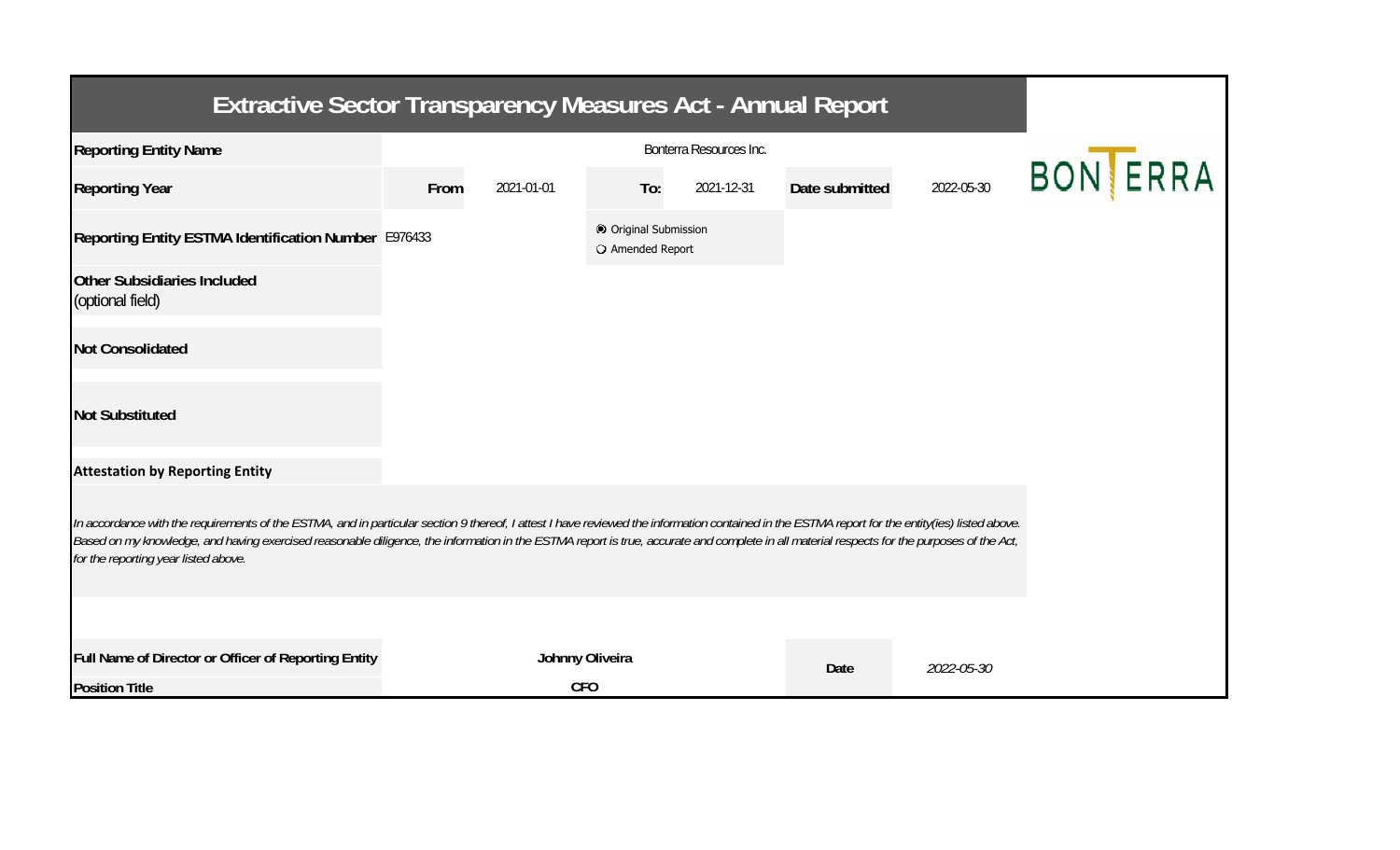| Extractive Sector Transparency Measures Act - Annual Report                                                                                                                      |                                                                                                              |                                                                                 |       |           |      |                                |                |                  |                                               |                                      |                     |
|----------------------------------------------------------------------------------------------------------------------------------------------------------------------------------|--------------------------------------------------------------------------------------------------------------|---------------------------------------------------------------------------------|-------|-----------|------|--------------------------------|----------------|------------------|-----------------------------------------------|--------------------------------------|---------------------|
| <b>Reporting Year</b><br><b>Reporting Entity Name</b><br><b>Reporting Entity ESTMA</b><br><b>Identification Number</b><br><b>Subsidiary Reporting Entities (if</b><br>necessary) | To:<br>From:<br>2021-01-01<br>2021-12-31<br>Currency of the Report CAD<br>Bonterra Resources Inc.<br>E976433 |                                                                                 |       |           |      |                                |                |                  |                                               |                                      |                     |
|                                                                                                                                                                                  | Payments by Payee                                                                                            |                                                                                 |       |           |      |                                |                |                  |                                               |                                      |                     |
| Country                                                                                                                                                                          | Payee Name <sup>1</sup>                                                                                      | Departments, Agency, etc<br>within Payee that Received<br>Payments <sup>2</sup> | Taxes | Royalties | Fees | <b>Production Entitlements</b> | <b>Bonuses</b> | <b>Dividends</b> | Infrastructure<br><b>Improvement Payments</b> | <b>Total Amount paid to</b><br>Payee | Notes <sup>34</sup> |
|                                                                                                                                                                                  |                                                                                                              |                                                                                 |       |           |      |                                |                |                  |                                               |                                      |                     |
|                                                                                                                                                                                  |                                                                                                              |                                                                                 |       |           |      |                                |                |                  |                                               |                                      |                     |
|                                                                                                                                                                                  |                                                                                                              |                                                                                 |       |           |      |                                |                |                  |                                               |                                      |                     |
|                                                                                                                                                                                  |                                                                                                              |                                                                                 |       |           |      |                                |                |                  |                                               |                                      |                     |
|                                                                                                                                                                                  |                                                                                                              |                                                                                 |       |           |      |                                |                |                  |                                               |                                      |                     |
|                                                                                                                                                                                  |                                                                                                              |                                                                                 |       |           |      |                                |                |                  |                                               |                                      |                     |
|                                                                                                                                                                                  |                                                                                                              |                                                                                 |       |           |      |                                |                |                  |                                               |                                      |                     |
|                                                                                                                                                                                  |                                                                                                              |                                                                                 |       |           |      |                                |                |                  |                                               |                                      |                     |
|                                                                                                                                                                                  |                                                                                                              |                                                                                 |       |           |      |                                |                |                  |                                               |                                      |                     |
|                                                                                                                                                                                  |                                                                                                              |                                                                                 |       |           |      |                                |                |                  |                                               |                                      |                     |
|                                                                                                                                                                                  |                                                                                                              |                                                                                 |       |           |      |                                |                |                  |                                               |                                      |                     |
|                                                                                                                                                                                  |                                                                                                              |                                                                                 |       |           |      |                                |                |                  |                                               |                                      |                     |
|                                                                                                                                                                                  |                                                                                                              |                                                                                 |       |           |      |                                |                |                  |                                               |                                      |                     |
|                                                                                                                                                                                  |                                                                                                              |                                                                                 |       |           |      |                                |                |                  |                                               |                                      |                     |
| <b>Additional Notes:</b>                                                                                                                                                         |                                                                                                              |                                                                                 |       |           |      |                                |                |                  |                                               |                                      |                     |